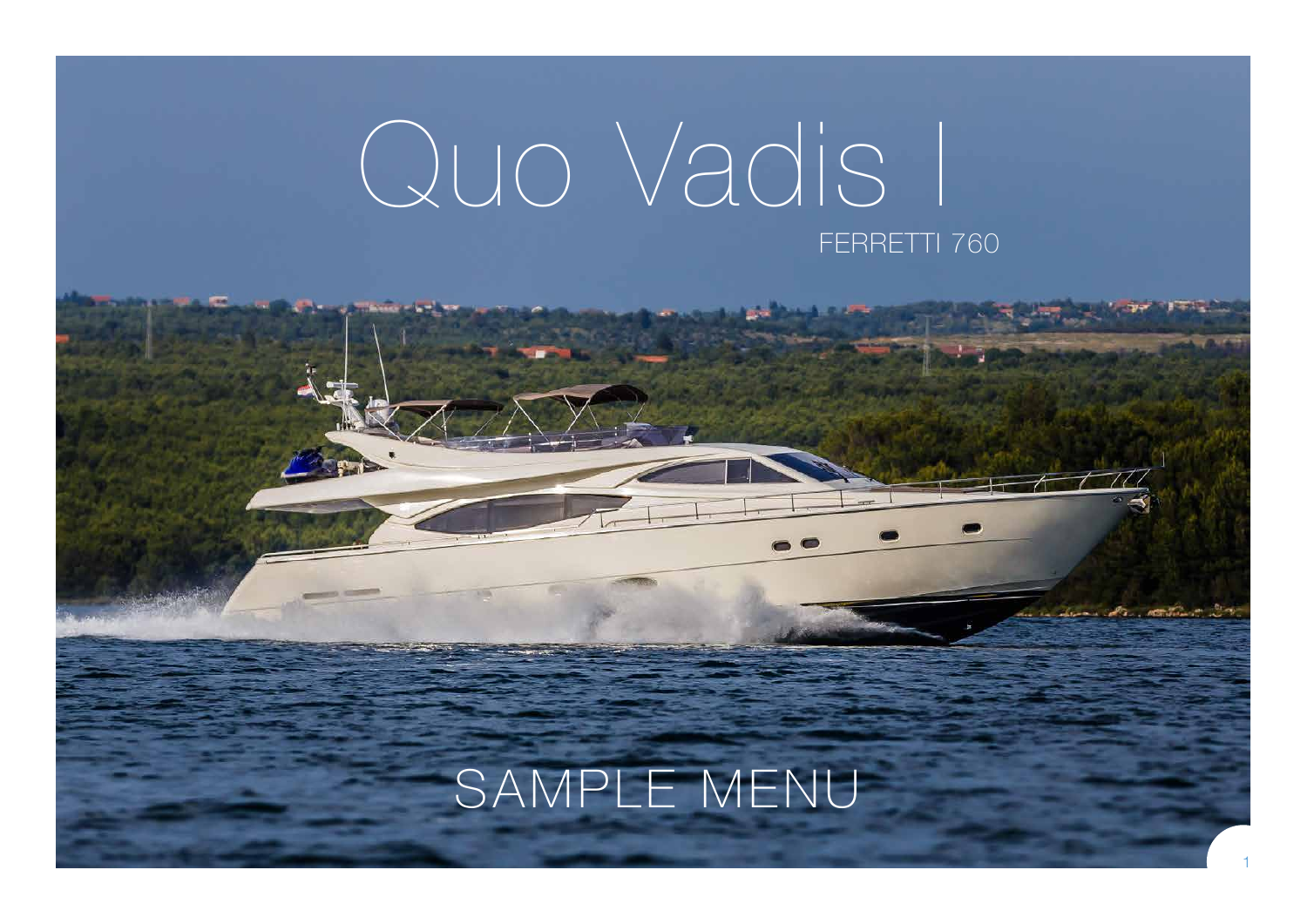### Quo Vadis

#### **CHEF: DAMIR LOJDL (Croatian) / Age 24**

I have 8 years of experience in the best restaurants and hotels in Croatia. I lived one year in Canada and learn a lot of different styles and types of different kitchen in World. This year I was in Bad Fussing, Bavaria in Germany I learn Bavaria traditional kitchen. Everywhere I go I like to learn everything about that country or place (tradition, history and people). I offer an unrivalled service of planning and cooking for your special event or visit with professionalism. I am experienced in producing first class menu's for guests, from lunches, dinners and formal dinner parties to large banquets. I was worked this summer as Head Chef on cruises ship Plomin Croatia (islands and coasts). I am passionate about provisioning at local markets and discovering local produce, recipes and delicacies. Friendly, highly skilled and enthusiastic about my work and I can provide many types of cuisine to an extremely high level.

#### **COOKING STYLES**

Excellent Health / Meticulously Clean

#### **CULINARY SKILLS**

Classical and Contemporary French,Italian, Mediterranean, Russian,Asian, Special Dietary

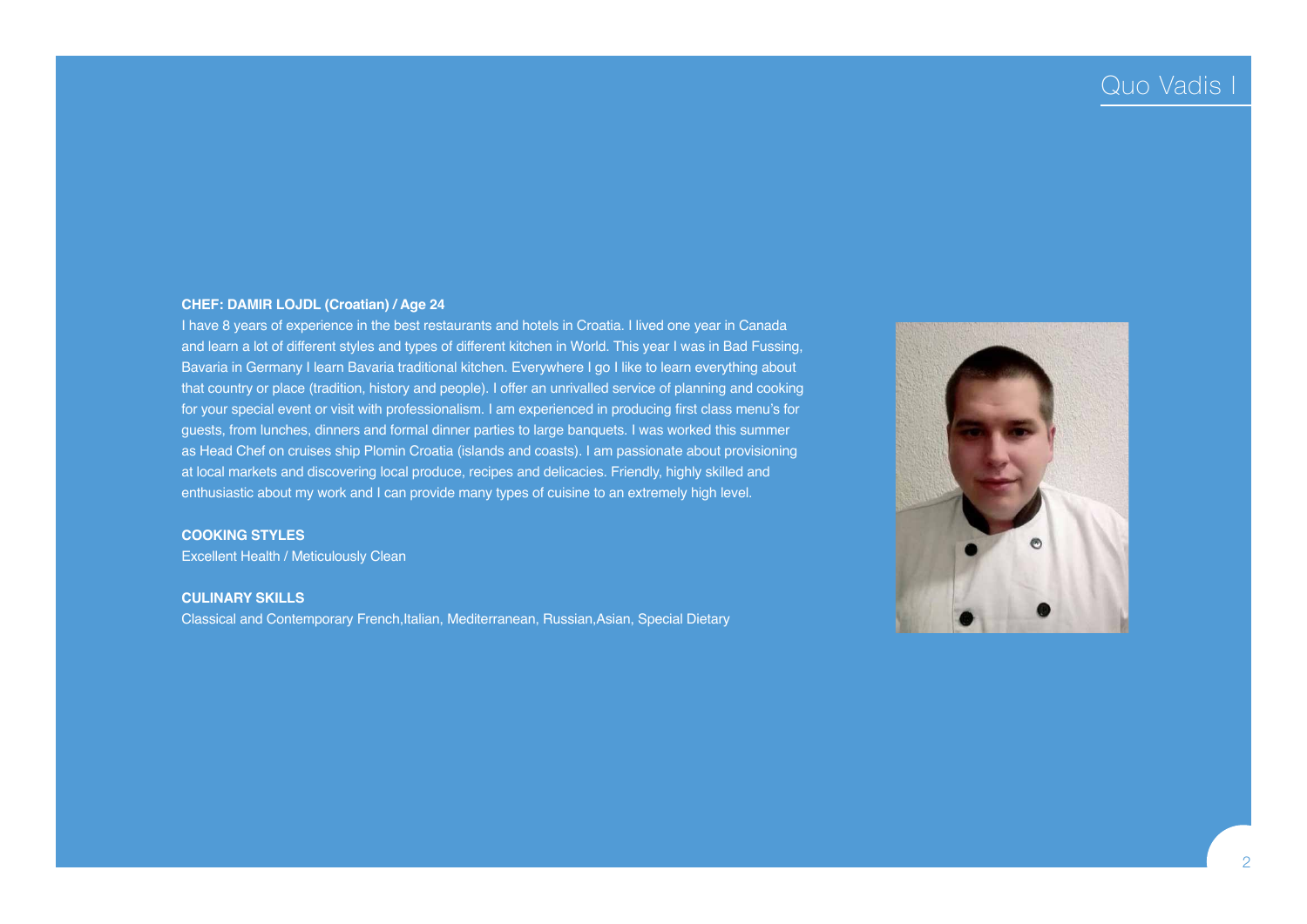## Quo Vadis I

## 10-DAY MENU PLAN

#### **DAY 1**

Homemade ravioli of crab lobster with dill risotto

#### Pumpkin cream soup

Grilled halibut fillet with white wine and capers sauce baby carrots-turned potatoes Raspberry panna cotta

#### **DAY 2**

whipped cream

Scallop gratin Smoked haddock risotto Whole quail butter-braised with carrots pure and soy Summer berry pavlova with burbon,

#### **DAY 3**

Tuna, sole and salmon terrine, toasted bread, olive oil Homemade gnocchi filled with shrimps and prosciutto Lobster alla catalana

Almond semifreddo

#### **DAY 4**

Octobus salad, cherry tomatos, cappers, basil vinaigrette

Spaghetti with clams, parsley, olive oil

Roast fillet of sea bass, fondant patato pea & asparagus, basil sauce, rocket

Strawberry mille feuille-lemon and basil **Mousse** 

**DAY 5** Gazpacho Andaluz Fois gras brioche with asparagus and wild

mushrooms

Beef tenderloin in truffles sauce, herbs aromatized spring potatoes

Strawberry parafait, lime cocnout cream